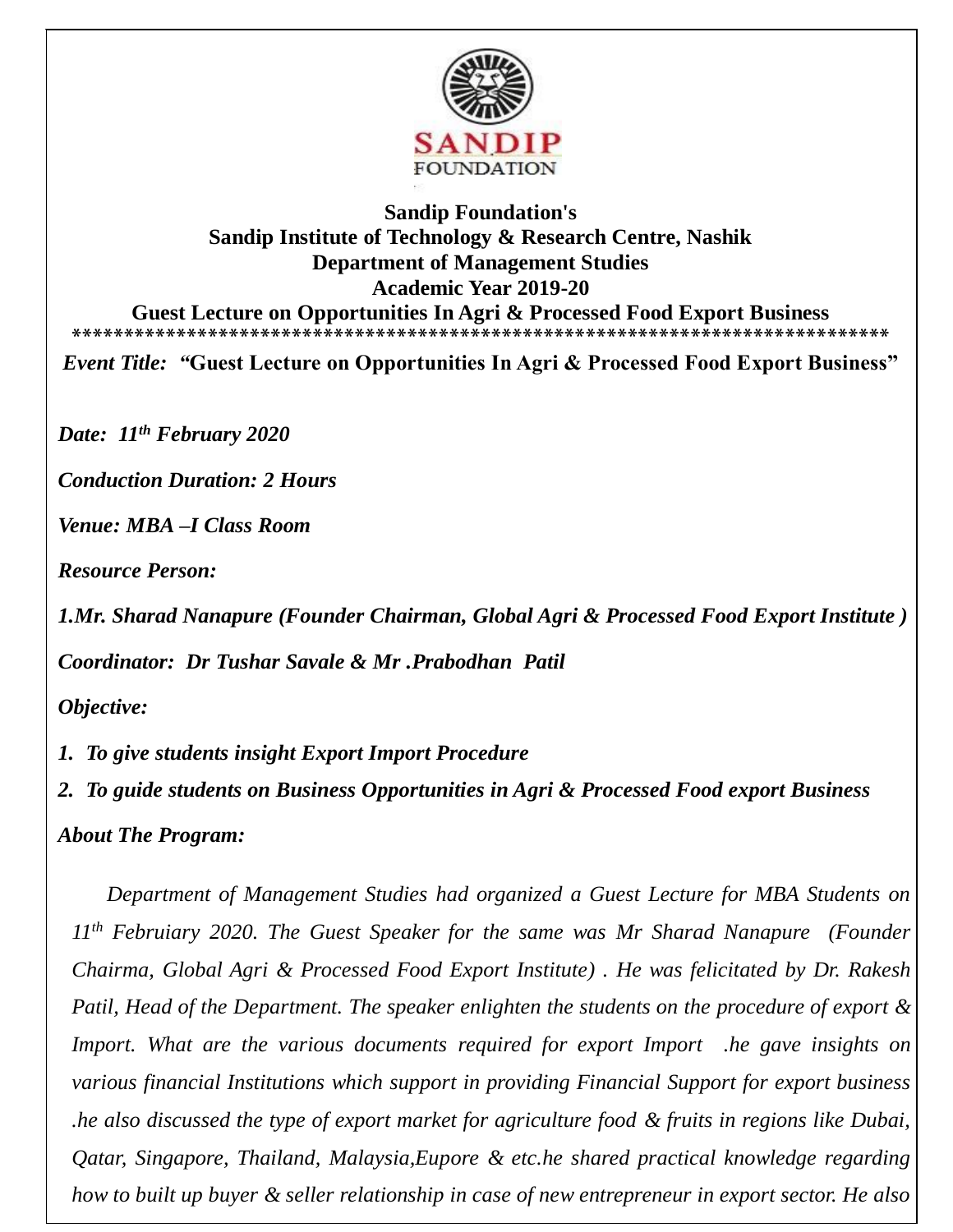*shared the type of licenses required for the new entrepreneur& procedure for obtaining the license. While addressing the students he shared his own experience how to develop the trust of buyer & farmers for export trade . what he shared some strategy regarding how to bifurcate the export markets as per profit ratio and expenses . he gave insight on costing of same regarding transportation, logistics, supply chain and cold storage etc. at the end there was question answer session .*

## *Outcome:*

*1.Students got a brief idea about Various export import procedure 2.Students also got insight on Business Opportunities in Agri & Processed Food export Business .*

## **Photographs:**

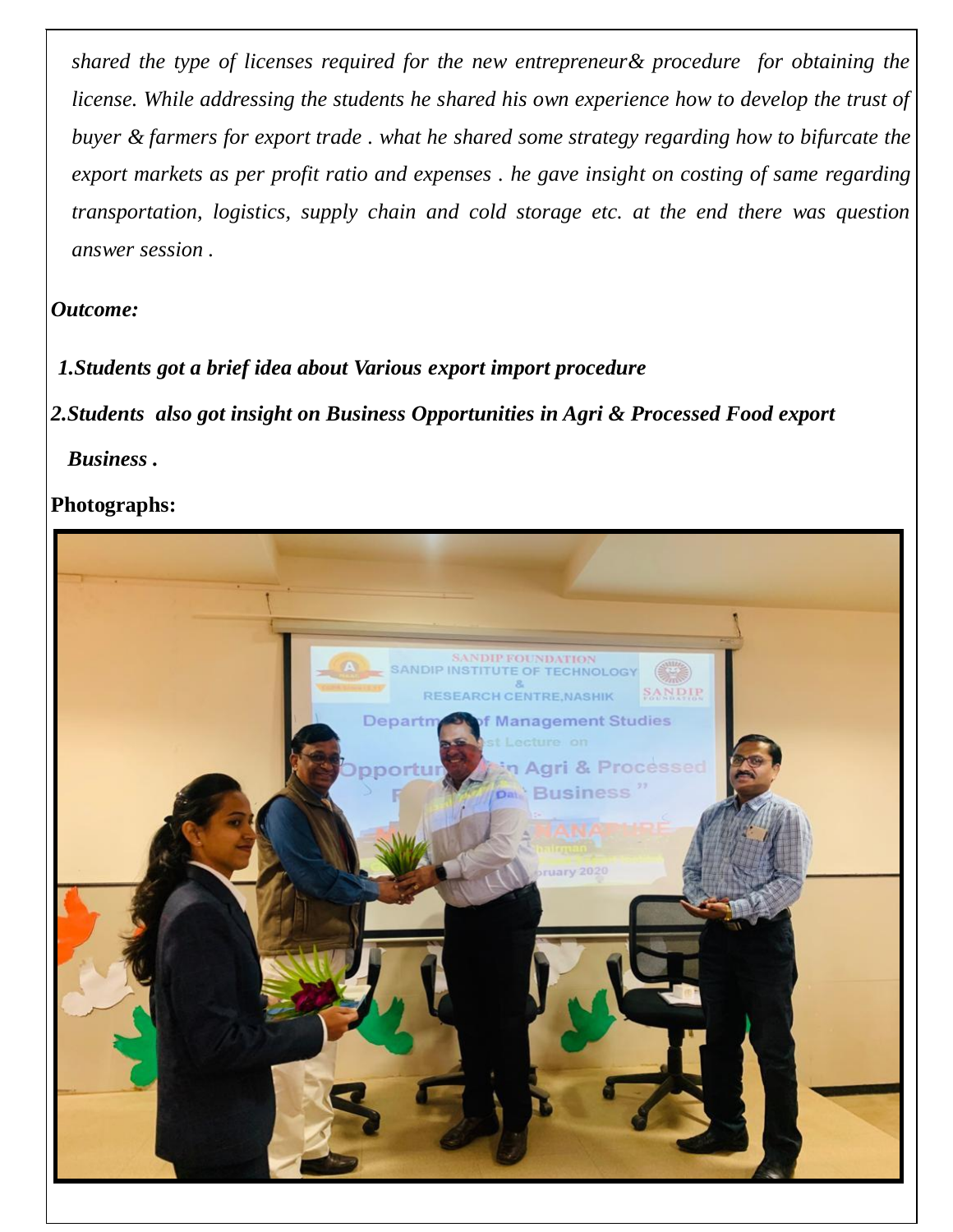